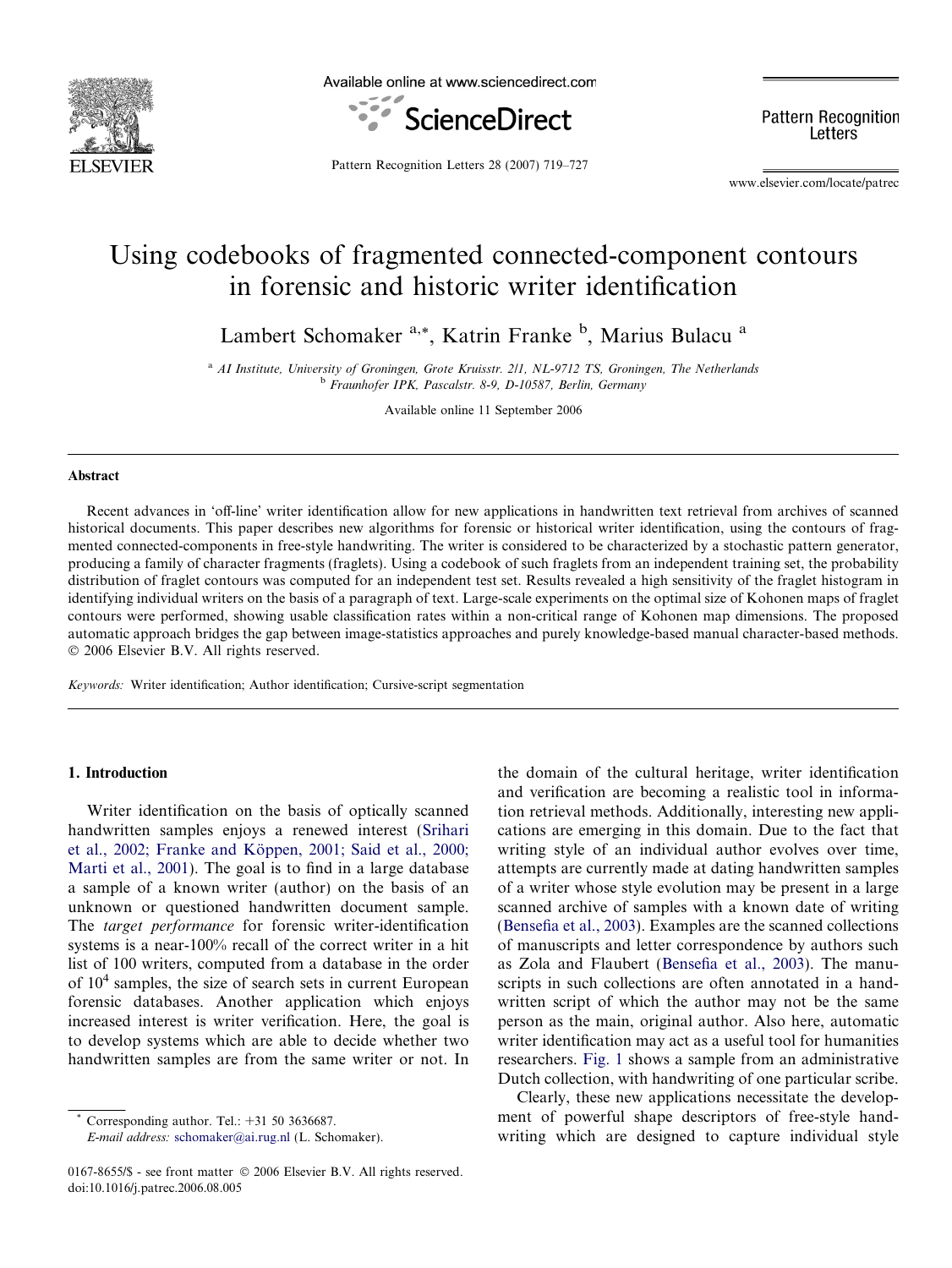<span id="page-1-0"></span>

Fig. 1. An example of a paragraph from the Dutch National Archief (Kabinet der Koningin). Writer-identification tools will allow to search for particular scribes in a huge collection.

information. The problem is complex at a number of levels: (1) the degree of variability and variation of script; (2) the problem of foreground/background segmentation in highly textured and smudged documents; (3) the limited amount of text in unknown samples; (4) the differences in scanning technologies and image preprocessing. As a consequence, in forensic practice, a combination of statistical and knowledge-based techniques is used (Franke and Köppen, 2001). We have developed an ontology and XML format (WandaXML) for the systematic processing of forensic handwritten samples ([Wanda, 2004\)](#page-8-0). Elements of systematic style categorization can be entered in such a system to aid in boosting the performance of the pattern classification algorithms. It is to be expected that applications in historical writer identification and verification will similarly require a hybrid approach. In this paper, however, we will mainly focus on recent progress at the level of feature extraction in automatic, image-based (i.e., off-line) methods for writer identification.

Recently, we have proposed the use of connected-component contours  $(CO^3s)$  and their occurrence histogram, i.e., discrete PDF, as a writer-identification feature ([Scho](#page-7-0)[maker and Bulacu, 2004\)](#page-7-0) in upper-case Western handwriting. In this approach, a codebook of  $CO<sup>3</sup>$ s was constructed with a Kohonen self-organized map on the basis of a sufficiently large sample set of upper-case script. The writer is assumed to act as a stochastic generator of ink-blob shapes, such that the probability distribution of shape usage is characteristic of each writer. The performance of this approach is very promising, especially if it is used in conjunction with a complementary feature set which is based on edge-directional histograms which cover yet another aspect of writing style ([Bulacu et al., 2003\)](#page-7-0). Fig. 2 shows a number of connected-component contours. Table 1 shows the raw identification rates in a set of 150



Fig. 2. A number of connected-component contours  $(CO<sup>3</sup>s)$ , with the body displayed in gray, and the starting point for the counter-clockwise contour coordinates (black border) depicted with black discs. Note that inner contours such as in the A-shape, upper right, are not incorporated in the  $CO<sup>3</sup>$  vector.

Table 1

Nearest-neighbor writer-identification performance in % of correct writers, as a function of hit-list size ( $\gamma^2$  distance), for basic feature f0 (edge orientation histogram) and the histogram (f1) of connected-component contour patterns in upper-case script

| Feature hit-list size: 1 2 3 4 5 6 7 8 9 10 |  |                               |  |  |  |  |
|---------------------------------------------|--|-------------------------------|--|--|--|--|
| f(0: $p(\phi)$ )                            |  | 34 45 54 60 66 71 73 75 78 79 |  |  |  |  |
| f1: $p({\rm CO}^3)$                         |  | 72 78 83 85 88 89 91 91 92 93 |  |  |  |  |
|                                             |  |                               |  |  |  |  |

The 95% confidence limits are  $\pm 3.5\%$  for  $N = 150$  at a performance of 95%.

writers, on the basis of a paragraph, comparing a basic edge-directional histogram feature (f0) and the proposed contour-based method (f1). Fig. 3 shows an example of an application of the method to upper-case script samples. Comparisons with other methods have been reported [\(Schomaker and Bulacu, 2004\)](#page-7-0) and the proposed method appears to perform very well.

In spite of these promising results, a problem remains. Large collections of handwritten samples usually contain a mixture of upper case, isolated hand print, connectedcursive and mixed-style script. Therefore, it would be most convenient if the  $CO<sup>3</sup>$  codebook approach could be generalized from upper-case style to free-style handwriting. However, isolated connected components (ink blobs) in upper-case handwriting are large in number but limited in complexity when compared to connected components

| <b>Ouery: Writer 570</b>                      |                                                      |  |  |  |  |
|-----------------------------------------------|------------------------------------------------------|--|--|--|--|
| NADAT ZE IN NEW YOR                           |                                                      |  |  |  |  |
| guésec parajs, zurich en                      |                                                      |  |  |  |  |
| GEWEEST, VLOGEN ZE UIT T                      |                                                      |  |  |  |  |
| $HF + UUCHI$ $k$ $458$ $cm$                   |                                                      |  |  |  |  |
| 1. Writer 570 (D=1.293) CORRECT               | 2. Writer 567 (D=1.378)                              |  |  |  |  |
| 2E KWAKEN AAN IN DUL                          | NADAT ZE IN NEW YORK, TOKYO                          |  |  |  |  |
| WAR EN IN AHSTERDAM OF                        | 2URICH EN OSLO WAREN GEWEEST                         |  |  |  |  |
| 'S ANONDS. DE FIAT VAN BC                     |                                                      |  |  |  |  |
| M304072 CTVAO UAL UV                          | DE USA TERUG MET VLUCHT KLI                          |  |  |  |  |
| 3. Writer 424 (D=1.391)                       | 4. Writer 552 (D=1.395)                              |  |  |  |  |
| NADAT ZE IN NEW YORK, T                       | NADAT ZE IN NEW YORK T                               |  |  |  |  |
| PARYS, ZÜRICH EN OSLO W                       | QUÉBEC, PARTS, ZURICH                                |  |  |  |  |
| , VLOGEN ZE UIT DE USAT                       | WAREN GEWEEST, VLO                                   |  |  |  |  |
| VILLICHT KL 658 OM 12 1                       | III DE USA TERUG                                     |  |  |  |  |
| 5. Writer 514 (D=1.417)                       | 6. Writer 498 (D=1.425)                              |  |  |  |  |
| NADAT ZE IN NEWYORK, TOKY                     | NADAT ZE IN NEW YORK, QUEBEC                         |  |  |  |  |
| PARIS, ZURICHI EN OSLO WA                     | EN OSLO WAREN GEWEEST, VLOGEI                        |  |  |  |  |
| VLOGEN ZE WIT DE LISA TEI                     | USA TFRUG MET VLUCHT KL 658                          |  |  |  |  |
| 7. Writer 408 (D=1.430)                       | 8. Writer 493 (D=1.466)                              |  |  |  |  |
| VYPYL SE IN NEM YORI                          | NADAT 2E IN NEW YORK, T                              |  |  |  |  |
| QUEBEC, PARYS, ZURIC                          | PARIIS , ZÜRICH EN OSLO WA                           |  |  |  |  |
|                                               | VLOGEN ZE WIT DE USA TER                             |  |  |  |  |
| OSLO WAREN GEWEEST,                           |                                                      |  |  |  |  |
| ZE UIT DE USA TERU<br>9. Writer 530 (D=1.468) | VILLENT KILSB OM 12 ULIR<br>10. Writer 447 (D=1.475) |  |  |  |  |
| NADAT ZE IN NEW YORK, TOKYI                   |                                                      |  |  |  |  |
|                                               | NADAT ZE IN NEW YORK, TOKY(                          |  |  |  |  |
| PARUS, ZURICH EN OSLO UAREI                   | PARYS, ZURICH EN OSLO WAF                            |  |  |  |  |
| VLOGEN ZE UIT DE USA TERU                     | VICT-FN ZE LIIT DE LICA TERL                         |  |  |  |  |

Fig. 3. An example of a successful hit list of a writer-identification method based on the histogram of connected-component contour shapes  $P({\rm CO}^3)$ in upper-case Western handwriting [\(Schomaker and Bulacu, 2004\)](#page-7-0). The query sample is at the top. The nearest neighbor is the sample directly below it, which is correctly from the same writer. The distance value increases with left-to-right reading order down the hit list.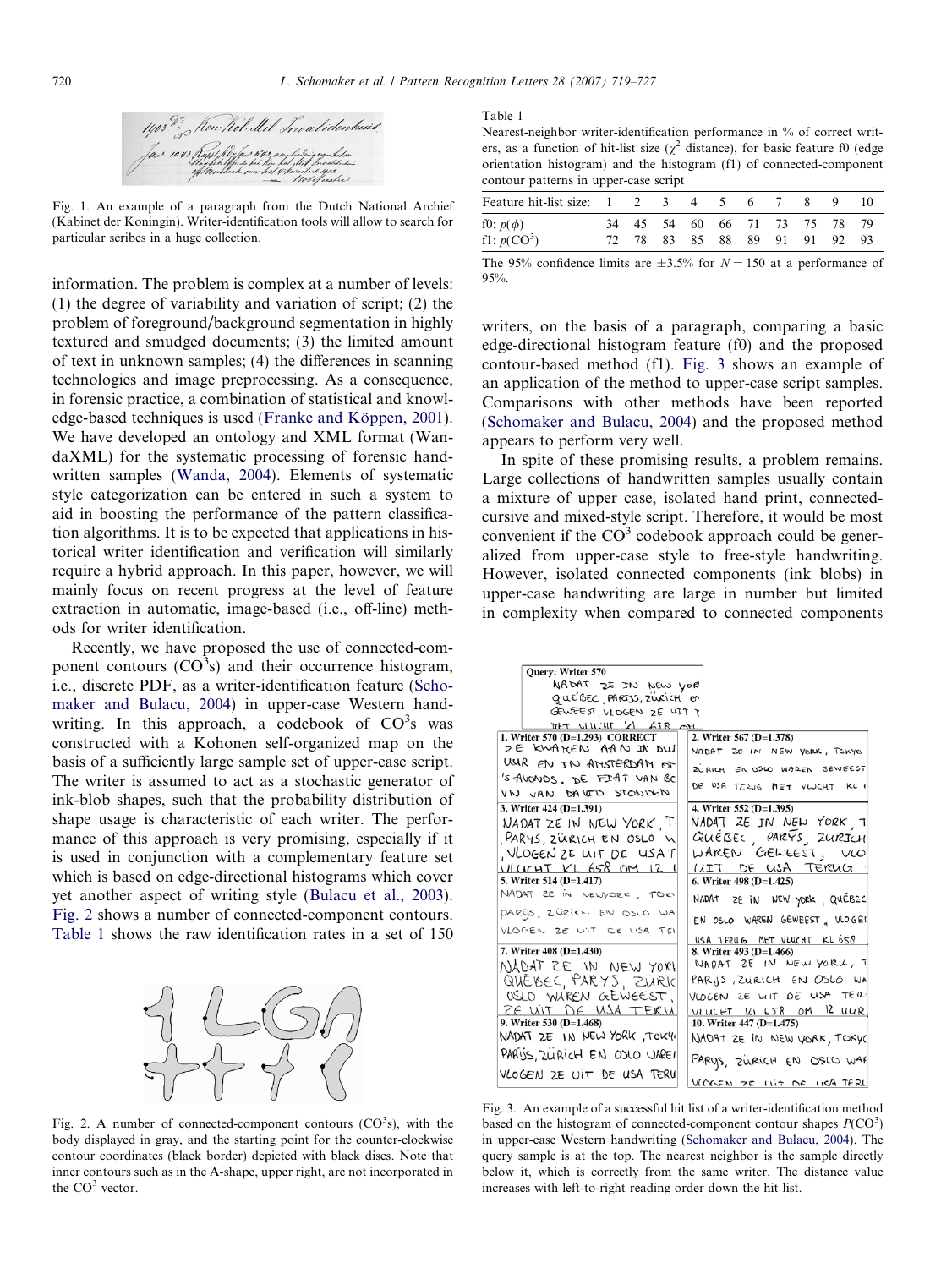which are present in cursive and mixed-style scripts. For cursive-script images, the construction of a  $CO<sup>3</sup>$  codebook by a Kohonen self-organizing map would amount to the storage of complete word and syllable patterns. This is undesirable from the point of view of writer identification, since the text content is a confounding factor. It seems clear that a robust segmentation into small ink objects is needed, yielding a compound writing-style characterization similar to the successful case of the upper-case  $CO<sup>3</sup>$  PDF as a writer feature.

Thus, the main goal of the current paper is to test whether a heuristic fragmentation of connected components in cursive and mixed-style script will allow for the construction of a PDF of fragmented connected-component contours  $(FCO<sup>3</sup>)$  such that in free-style script, a reliable writer identification is possible with similar performances as has been measured in the case of uppercase script samples. Furthermore, we will explore the code-book size parameter, the sensitivity of the approach to the number of reference writers in the comparison set, given an sample of unknown writer identity. Finally, we will also address the issue of small script samples and propose a method to improve writer-identification reliability.

## 1.1. Allographic style characterization which avoids letter segmentation

It is useful to make a distinction between four factors which cause variability in handwriting ([Schomaker, 1998,](#page-7-0) [2004](#page-7-0)): affine transforms; neuro-biomechanical variability; sequencing variability and allographic variation. The fourth factor, allographic variation, refers to the phenomenon of writer-specific character shapes, which produces most of the problems in automatic script recognition but at the same time provides useful information for automatic writer identification. In this paper, we will show how writerspecific allographic shape variation present in handwritten Western script allows for effective writer identification. A more thorough description of the rationale behind the approach is given in ([Schomaker and Bulacu, 2004](#page-7-0)) (see Fig. 4).

It is assumed that each writer produces a recognizable set of allographs, due to schooling and personal preferences. This implies that a histogram of used allographs would characterize each writer, and given a sufficient number of allographs in a text, such a histogram of allographic usage could function as a feature vector in writer identification. However, there exists no exhaustive and world-wide accepted list of allographs in Western handwriting. The problem then, is to generate automatically a codebook, which sufficiently captures allographic information in samples of handwriting, given a histogram of the usage of its elements. Since automatic segmentation into characters is an unsolved problem, we would need, additionally, a reliable method to segment handwritten samples to yield components for such a codebook. It was demonstrated that the use of the shape of connected components of upper-case

Fig. 4. Fragmentation methods: (1) raw input; (2) connected-components of cursive word parts; (3) fraglets based on related vertical minima in the lower and upper contours (method ''SegM''); (4) fraglets based on ''shadow'' fragmentation (method SegS) ([Franke et al., 2002\)](#page-7-0). Method SegM will be evaluated in the current paper.

Western handwriting (i.e., not using allographs but the contours of their constituting connected components) as the basis for codebook construction can yield high writeridentification performance. On the basis of these results in writer identification on upper-case handwriting, the natural step is to explore the possibilities of the approach in free, connected-cursive styles. Here, the connected components may encompass several characters or syllables. Therefore, a fragmentation of the ink trace would be necessary, yielding broken connected components (fraglets), the ensemble of which still captures the shape details of the allographs emitted by the writer. Fortunately there are several heuristics which might deliver the proper fragmentation of connected components. An example of a possible method (''SegM'', segment on Y-minima) is based on segmentation at each vertical lower-contour minimum which is one ink-trace width away from a corresponding vertical minimum in the upper contour of the connected component under scrutiny. A similar method of segmentation is known to be useful in the text recognition of connected-cursive script ([Bensefia et al., 2003; El-Yacoubi](#page-7-0) [et al., 1999\)](#page-7-0). In our case, for each vertical minimum in the lower contour, the nearest minimum in the upper contour is searched. If the path between these minima has a length in the order of the ink-trace width and covers a minimum amount of black (ink) pixels, a cut is generated in the trace such that the connected component may be fragmented ([Fig. 5\)](#page-3-0). The resulting fraglets will usually be of character size or smaller. Sometimes a fraglet will contain more than one letter. Other methods are possible, such as fragmentation at points of strong directional change ([Franke et al., 2002](#page-7-0)). However, in this study we will focus on a fragmentation based on spatial minima to find out whether the resulting sub-allographic fraglets might be as usable for writer identification on the basis of free-style handwriting as the unbroken connected-components are in the case of upper-case script ([Schomaker and Bulacu,](#page-7-0) [2004](#page-7-0)).

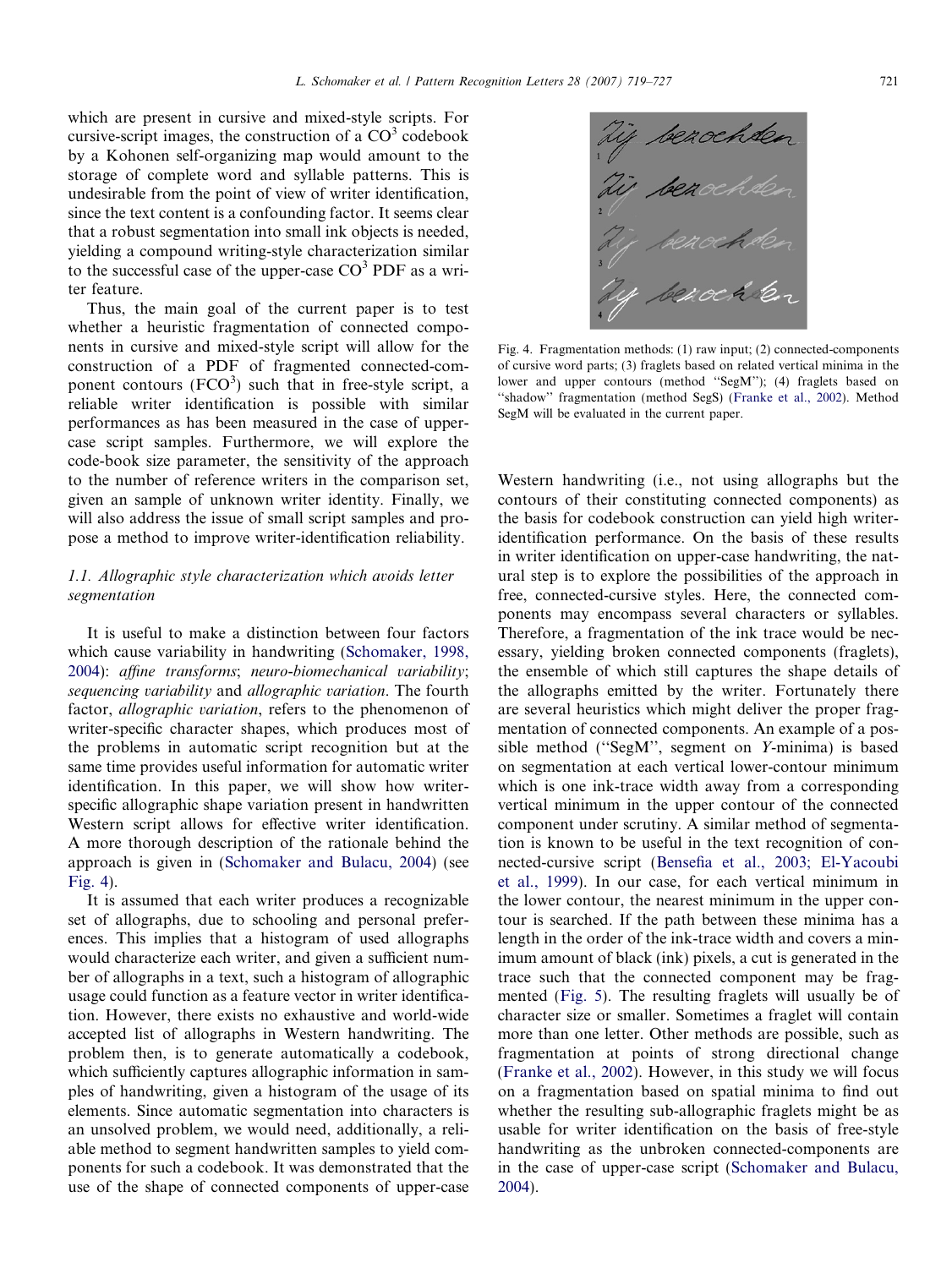<span id="page-3-0"></span>

Fig. 5. Fragmentation on the basis of proximal minima in the vertical contour (method ''SegM''). The Euclidean distance between the upper and lower minima in the XY-plane must be in the order of the ink-trace width. The characters represent the first four letters of the Dutch word veilingen (''auctions''). The method is similar to segmentation approaches in [\(Bensefia et al., 2003; El-Yacoubi et al., 1999](#page-7-0)).

## 2. Methods

#### 2.1. Data

The Firemaker<sup>1</sup> set is a database of handwritten pages of 250 writers, four pages per writer: Page1 contains a Copied text in natural writing style; Page2 contains copied Upper-case text; Page3 contains copied Forged text (''lease write as if to impersonate another person'') while Page4 contains a self-generated description of a cartoon image in Free writing style. The text content and amount of written ink varies considerably per writer in this latter page. All pages were scanned at 300 dpi gray-scale, on lineated paper with a vanishing line color. The text to be copied has been designed in forensic praxis to cover a sufficient amount of different letters from the alphabet while remaining conveniently writable for the majority of writers. Of 100 writers which were set apart for system training purposes, the pages 1, 3 and 4, i.e., the pages with mixed-style content, were used for determining a codebook (Kohonen self-organized map) of fragmented connected-component contours (FCO<sup>3</sup>s). Page2, copied upper case, was not used in the training. Data from the remaining set of 150 other writers were used for testing writer identification. Apart from the Firemaker data, a separate image set which was derived from the Unipen ([Guyon et al., 1994\)](#page-7-0) collection was used, containing two paragraphs of text for each of 215 writers. This latter set is used to determine the effects of writer-set size on a multinational collection which is remote in content and (technical) origin from the Firemaker reference set. The experimental procedure is as follows:

for a range of Kohonen network sizes  $N \times N$ , where  $N \in [2, 50]$  {

- compute a single codebook of fragmented connectedcomponent contours ( $FCO<sup>3</sup>$ s) for 100 writers, three pages each) by means of the Kohonen self-organized man:
- compute writer-specific feature vectors  $P(\text{FCO}^3)$  using this  $N \times N$  codebook:
- evaluate writer-identification performance (150 other writers, split-page tests).
- }

## 2.2. Stage one: computing a codebook of fragmented connected-component contours

The images of  $100 \times 3$  pages were processed in order to extract the fragmented connected components representing the handwritten ink. The gray-scale image was blurred using a  $3 \times 3$  flat smoothing window and subsequently binarized using the mid-point gray value. For each connected component, its contour was computed using Moore's algorithm, starting at the left-most pixel in a counter-clockwise fashion. The resulting contour-coordinate sequence was resampled to contain 100  $(X, Y)$  coordinate pairs. Subsequently, the fragmentation method is applied to the connected components, using a heuristic as described above. After applying the fragmentation, the original connected components are broken into several fraglets. For each fraglet, the Moore contour was computed, once again. The resulting fixed-dimensional  $(N = 200)$  vector will be dubbed fragmented connected-component contour  $(FCO<sup>3</sup>)$ .

The 300 pages in the training set yielded 152 k  $FCO<sup>3</sup>$ s using the SegM heuristic. The fragmented connected-component contour training set was presented to a Kohonen [\(Kohonen, 1988](#page-7-0)) self-organizing feature map (SOM) as described elsewhere [\(Schomaker and Bulacu, 2004](#page-7-0)), using 500 epochs and a fast cooling schedule for learning rate and network bubble radius. Network size was varied from  $2 \times 2$  to  $50 \times 50$ . Training was performed on a Beowolf high-performance Linux cluster with 128 nodes. Computing time varied from 7 h  $(2 \times 2 \text{ SOM})$  to 122 h  $(50 \times 50$ SOM). Results are based on a total of 3000 cpu hours on 1.7 GHz/0.5 GB machines. The computational complexity is  $O[N_{\text{epochs}} * N_{\text{samples}} * N_{\text{cells}} * N_{(X,Y)}].$ 

At the end of training the resulting SOM contained the patterns as shown in [Fig. 6](#page-4-0). Each network is considered to constitute the codebook necessary for computing the writer-specific  $FCO<sup>3</sup>$  emission probabilities used for writer identification, as described earlier. Writer-identification performance levels will become interesting at codebooks of  $15 \times 15$  and larger (cf. [Fig. 7](#page-4-0)).

### 2.3. Stage two: computing writer-specific feature vectors

The writer is considered as a signal-source generator of a finite number of basic patterns. In the current study, such a basic pattern consists of a FCO<sup>3</sup>. An individual writer is assumed to be characterized by the discrete probability-density function for the emission of the basic patterns. Consequently, from a database of 150 writers, for each of the writers, a histogram was computed of the occurrence of the nodes in the Kohonen SOM of FCO<sup>3</sup>s in his/her handwriting, as determined by Euclidean nearest-neighbor search

<sup>&</sup>lt;sup>1</sup> This data set was collected thanks to a grant of the Netherlands Forensic Institute for the NICI Institute, Nijmegen.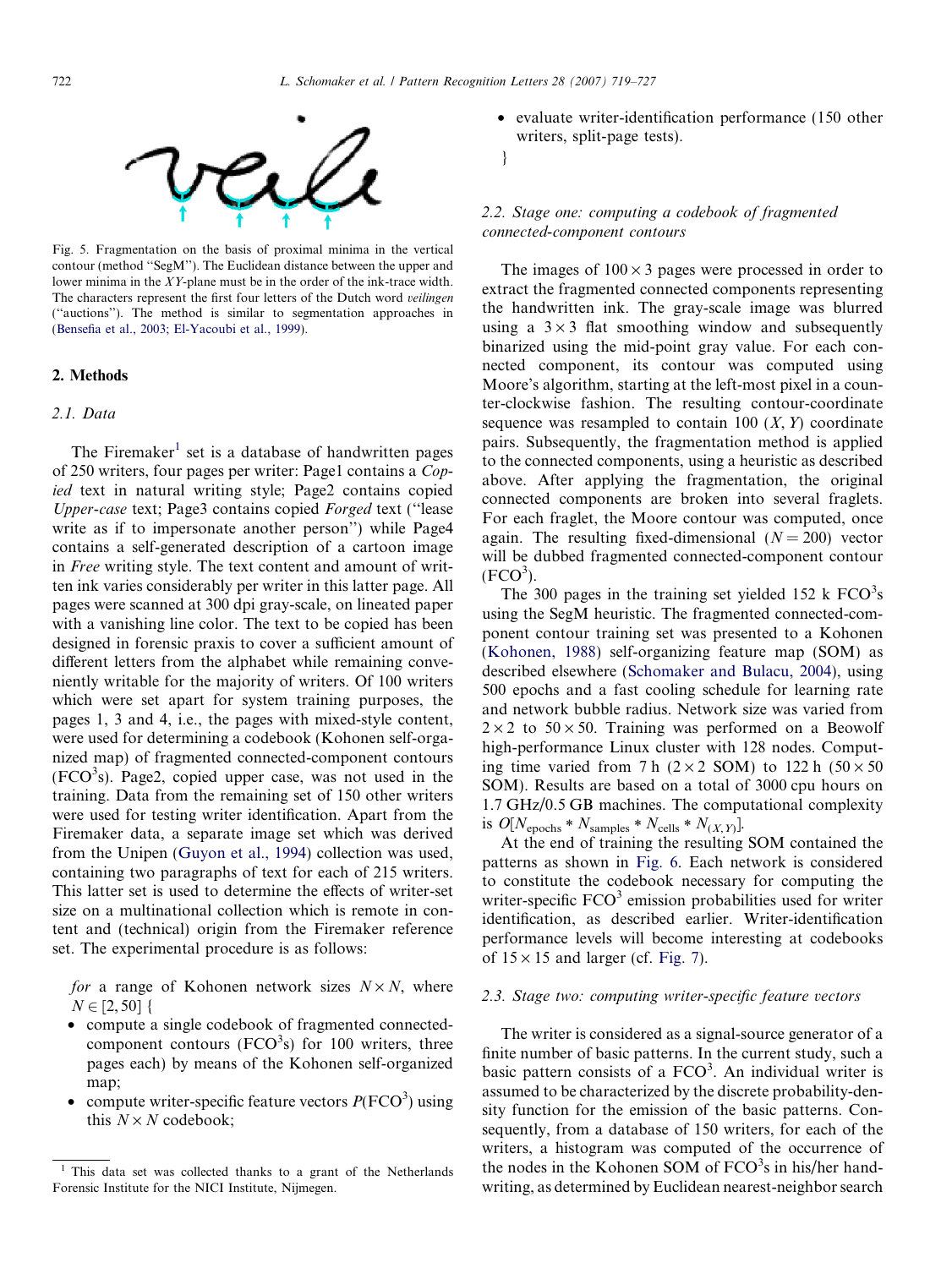}

<span id="page-4-0"></span>

Fig. 6. A Kohonen self-organized map (SOM) of fragmented connectedcomponent contours from the SegM(inima) fragmentation heuristic. The network size of  $15 \times 15$  was selected for display because writer-identification performances start to be useful at this dimension and contour details of all cells can still be discerned. In the evaluation, network size varied from  $2 \times 2$  to  $50 \times 50$  feature-vector cells. Training data consisted of 300 pages by 100 different writers (152 k sample vectors). Each contour is normalized in size to fit its cell.



Fig. 7. Top-1 writer-identification performance as a function of Kohonen map dimensions (performance is % of correct writer identification at the first position of the hit list).

of a handwritten  $FCO<sup>3</sup>$  to the patterns which are present in the SOM. The pseudo-code for the algorithm is as follows:

$$
\vec{\xi} \leftarrow 0
$$
  
\nforall  $i \in K$   
\n  
\n
$$
\vec{x}_i \leftarrow (\vec{x}_i - \mu_x)/\sigma_r
$$
  
\n
$$
\vec{y}_i \leftarrow (\vec{y}_i - \mu_y)/\sigma_r
$$
  
\n
$$
\vec{f}_i \leftarrow (X_{i1}, Y_{i1}, X_{i2}, Y_{i2}, \dots, X_{i100}, Y_{i100})
$$

$$
k \leftarrow \underset{\Xi_k}{\text{argmin}} \, |\vec{f}_i - \vec{\lambda}_l||
$$

$$
\Xi_k \leftarrow \Xi_k + 1/N
$$

Notation:  $\vec{\xi}$  is the PDF of FCO<sup>3</sup>s, K is the set of fragmented connected components in the sample. Scalar vector elements are shown as indexed upper-case capitals. Steps: First, the PDF is initialized to zero. Then each fragmented connected-component contour  $(\vec{x}_i, \vec{y}_i)$  is normalized to an origin of 0,0 and a standard deviation of radius  $\sigma_r = 1$ , as reported elsewhere [\(Schomaker, 1993](#page-7-0)). The FCO<sup>3</sup> vector  $\vec{f}_i$  consists of the X and Y values of the normalized contour resampled to 100 points. In the table of pre-normalized Kohonen SOM vectors  $\lambda$ , the index k of the Euclidean nearest neighbor of  $\vec{f}_i$  is sought and the corresponding value in the PDF  $\Xi_k$  is updated  $(N = |K|)$ to obtain, finally,  $\vec{\xi}$ , i.e.,  $p(FCO^3)$ . This PDF is assumed to be a writer descriptor containing the connected-component shape-emission probability for characters by a given writer.

#### 2.4. Stage three: writer identification

Each of the 150 paragraphs of the 150 writers is divided into a top half (set  $A$ ) and a bottom half (set  $B$ ). Writer descriptors  $p(FCO^3)$  are computed for set A and B. For each writer sample  $u$ , its Hamming distance to all samples  $v \neq u$  was computed where  $v, u \in A \cup B$  (leave-one out). A sorted hit list of samples  $v_i$  with increasing distance to the query u was constructed.

### 3. Results

As regards nearest-neighbor search, we will report the results on the Hamming distance only: use of the Chisquare distance function [\(Schomaker and Bulacu, 2004](#page-7-0)) produced similar results, while Euclidean, Bhattacharya and Minkowski<sub>3</sub> distances performed much worse. Fig. 7 shows the Top-1 writer-identification performance as a function of Kohonen self-organized map dimensions. A point represents from 7 h  $(2 \times 2)$  to 122 h  $(50 \times 50$  network) training time. However, training is an infrequent processing step. Performances are stable for Kohonen maps of dimension  $15 \times 15$  units or larger. The highest performance is reached for the ''Copied'' text category: Using the  $33 \times 33$  codebook as the measuring stick (cf. [Schomaker](#page-7-0) [and Bulacu, 2004\)](#page-7-0), a Top-1 performance of 97% is reached.

The performance of the ''Upper case'' category shows the generalization (70%) of a codebook trained on mixed lower-case styles to queries which are fully written in upper-case letters. The ''Free'' text category displays a similar performance (70%) which might be attributed to both the smaller number of characters and its variable text content. As was to be expected, the variability in the ''Forged'' category is highest, which can be inferred from a lower identification performance (50%). The number of writers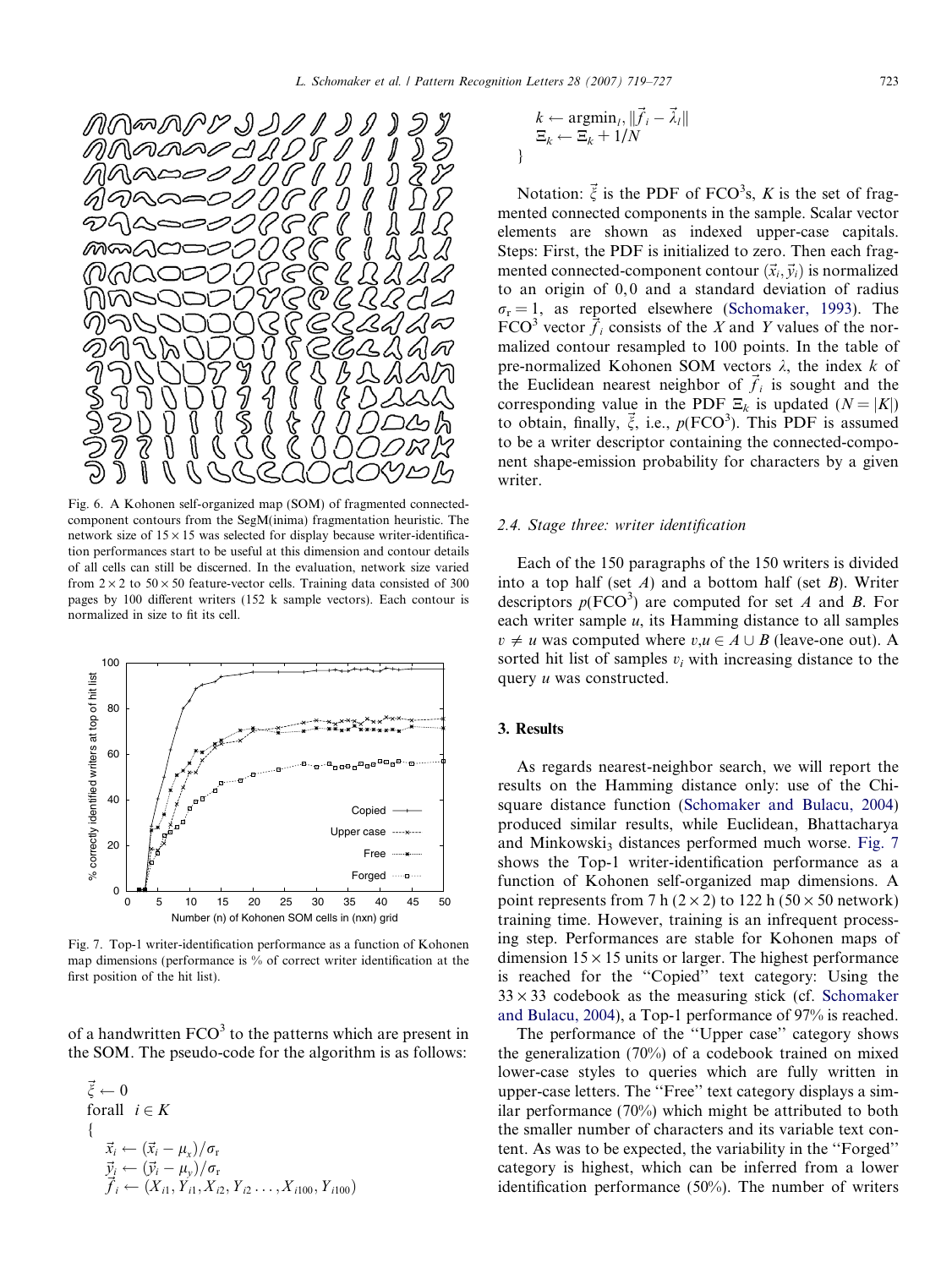<span id="page-5-0"></span>in the reference set is 150, the number of distractor samples to a single query is  $300 - 2 = 298$  paragraphs of text.

Fig. 8 displays the Top-10 writer-identification performance as a function of Kohonen self-organized map dimensions. As can be seen, the likelihood of finding the correct writer in a hit list of 10 best matching samples approach 100%, for Kohonen self-organized maps of  $30 \times 30$  or larger, for the "Copied" set. The asymptote for the other categories, ''Upper case'', ''Forged'' and ''Free'' is about 90%. The number of writers in the reference set is 150, the number of distractor samples to a single query is  $300 - 1 = 299$  paragraphs of text. In order to estimate the influence of the number of writers, a test was performed on a set of 210 writers. Images where derived from the Unipen database. The on-line  $x_k$ ,  $y_k$  coordinates where transformed to a simulated 300-dpi image using a Bresenham line generator and an appropriate brushing function. For each size of the writer set, 10 tests on random selections of writers were performed up to 210 writers. The total set contains 215 writers, such that the randomness of sampling is reduced for larger set sizes. The results show a consistent but not dramatic decrease in performance on this data, starting at an average of about 95% on 10 writers and decreasing to 83% Top-1 performance on 210 writers  $(420 - 1 = 419$  paragraphs of text) (Fig. 9).

As an additional experiment, we adjoined the present feature vector with an edge-directional feature (''hinge'') as reported elsewhere [\(Schomaker and Bulacu, 2004;](#page-7-0) [Bulacu et al., 2003\)](#page-7-0). By using a normalization of each PDF feature dimension and using Hamming distance, a Top-1 performance of 97% (Top-5: 99%; Top-10: 99.7%) could be reached on the Copied data set, as a ''best result ever'' exercise on the 150-writer (300 paragraph) set. Table 2 shows the results for features reported elsewhere on the same dataset (the size of the writer set varies among those experiments). Only the method ''split



Fig. 8. Top-10 hit list performance (please note: the vertical axis is broken) as a function of Kohonen self-organized map dimensions (performance is % of correct writer identification in the Top-10 of the classifier hit list).



Fig. 9. Top-1 writer-identification performance as a function number of writers. Random writer subsets up to  $N = 210$  writers were generated, using ten tries per set size.

Table 2 Performances of other features on data set ''Copied''

| Method/<br>Feature | Nwriters | $Top-1$<br>$(\%)$ | $Top-10$<br>$\frac{1}{2}$ | Ref.                        |
|--------------------|----------|-------------------|---------------------------|-----------------------------|
| SysA               | 100      | 34                | 90                        | Schomaker and Bulacu (2004) |
| SvSB               | 100      | 65                | 90                        | Schomaker and Bulacu (2004) |
| splitEdge          | 250      | 29                | 69                        | Bulacu and Schomaker (2003) |
| splitAla           | 250      | 64                | 86                        | Bulacu and Schomaker (2003) |
| splitHinge         | 250      | 79                | 96                        | Bulacu and Schomaker (2003) |

hinge'', i.e. computing edge-curvature histograms for the upper and lower parts of lines, separately, displays a performance which is in the same ballpark as the method proposed here.

Table 3 shows performances of a number of features on the upper-case data set, in leave-one-out mode. Feature  $e$ represents a one-dimensional feature, i.e., the number of

Table 3

Nearest-neighbor performance of other features on upper-case script: leave-one out (1 vs. 299 samples),  $N = 150$  writers, as before

| Feature             | Description                   | Ndim | Top-1          | $Top-10$ |
|---------------------|-------------------------------|------|----------------|----------|
|                     |                               |      | $(\%)$         | $(\%)$   |
| $\ell$              | Normalized entropy            |      | $\overline{2}$ | 19       |
| w1                  | Wavelets, Haar                | 99   | 5              | 14       |
| w <sub>2</sub>      | Wavelets, Odegard             | 99   | 14             | 28       |
| w3                  | Wavelets, Daubechies 14       | 99   | 15             | 29       |
| w4                  | Wavelets, Villasenor 2        | 99   | 15             | 30       |
| $\boldsymbol{\eta}$ | Vertical run-length PDF       | 100  | 21             | 61       |
| r                   | Horizontal autocorrelation    | 100  | 25             | 61       |
| h                   | Horizontal run-length PDF     | 100  | 26             | 66       |
| fO                  | Edge-angular PDF              | 16   | 34             | 79       |
| h                   | Brush feature, $15 \times 15$ | 225  | 69             | 93       |
| f1                  | $CO3$ PDF                     | 1089 | 72             | 93       |
| f2                  | Hinge-angular PDF             | 464  | 80             | 97       |

Given are the dimensionality Ndim of the feature vectors and the Top-1 and Top-10 percentages of the correct writer found in a sorted hit list of size 1 and 10, respectively.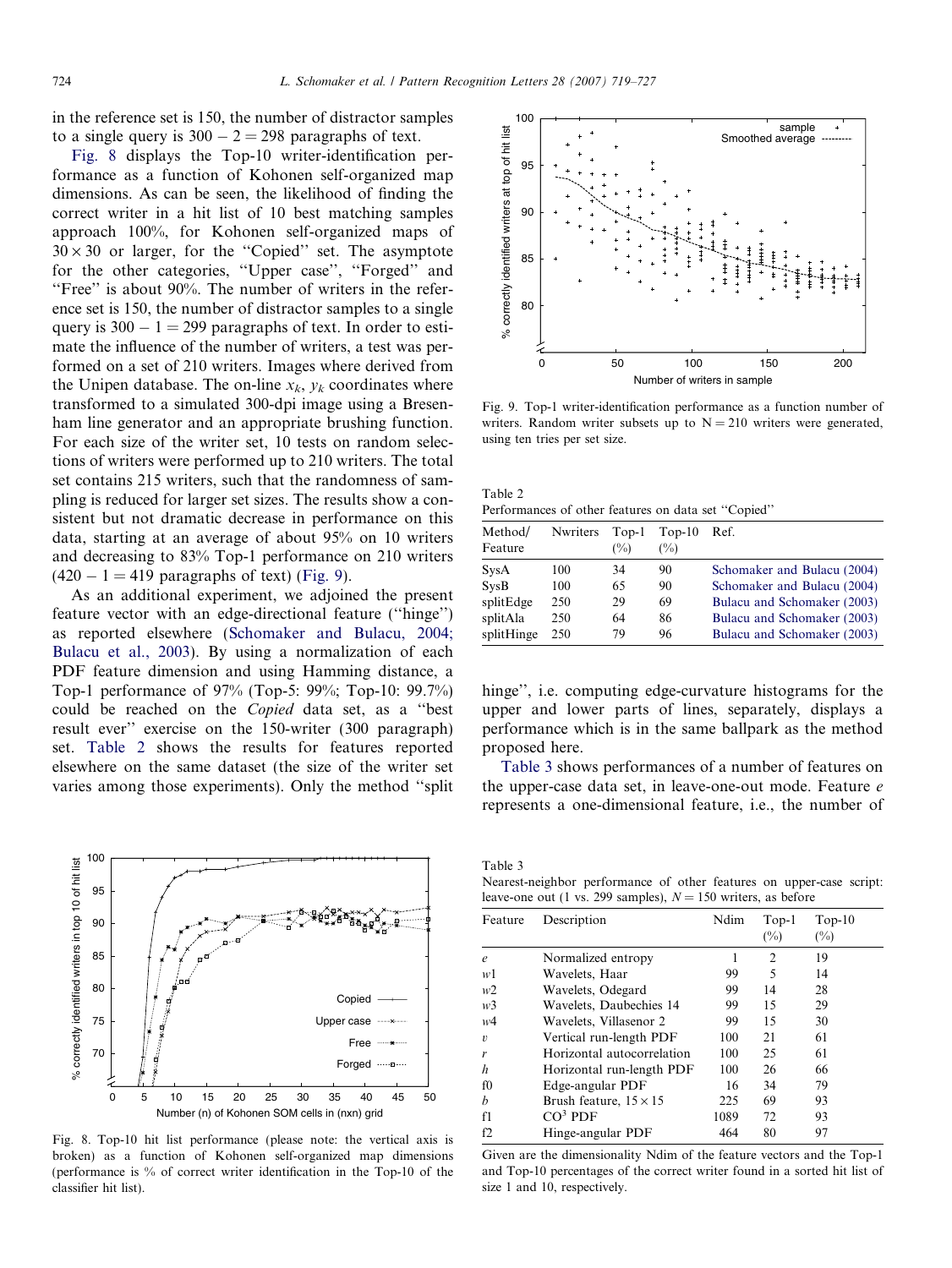bytes in the Lempel–Ziv compressed 1-byte gray-scale image of a paragraph sample, divided by the number of black (ink) pixels after contrast normalization. This simple feature with a value range of 2–15 bits/inkpixel provides a baseline performance well above chance level (Top-10: 19%). The wavelet-based features  $(w1 - w4)$  are computed on the basis of Davis' wavelet package ([Davis and Nosra](#page-7-0)[tinia, 1998](#page-7-0)), using coefficients  $HL_1, HH_1, LH_1, \ldots, HL_{11}$ ,  $HH_{11}$ , LH<sub>11</sub>, yielding 33 rectangles with coefficients per paragraph of written text. For each coefficient rectangle, the relative energy, skew and kurtosis were computed, yielding a 99-dimensional feature vector. Only best results per feature group are shown, such as Daubechies 14 [\(Table](#page-5-0) [3,](#page-5-0) g). The performance of the wavelet (energy and distribution) features is low. It may be predicted that computeintensive Gabor wavelets (not tested) may perform better than the 'technical' wavelets used here, as Gabor wavelets are more similar to our edge-angular features. However, it is as yet unclear whether the periodicity in the Gabor wavelet would provide an additional source of information in writer identification. Features  $v, r, h, b$  are described elsewhere [\(Bulacu et al., 2003; Schomaker et al., 2003\)](#page-7-0). The ''brush'' feature ([Schomaker et al., 2003\)](#page-8-0) shows an interesting performance (Top-1: 69%). However, unlike the features proposed in the current paper, the brush feature requires that the same type of pen is used for writing the known and unknown sample, due to its focus on the ink deposition pattern at stroke endings. Clearly, such a feature will not be applicable in historical collections where a single writer uses different types of writing implements.

## 3.1. Smearing of fraglet occurrences over the Kohonen codebook

A conspicuous characteristic of the performance on the ''Copied lower case'' condition in comparison to the other script types is its high performance ([Figs. 7 and 8\)](#page-4-0). Although this level of performance may be due to (1) the more regular handwriting style during copying text as well as (2) a better fit of the codebook content with this type of data, there is (3) a third important factor which plays a role in explaining this difference. The ''Copied'' lower-case text contains 126 words, whereas upper-case, forged and selfgenerated free-style samples contained 65, 45 and 59  $\pm$  16 words respectively. Note that a sample contains about half of these amounts of words. In comparison to the dimensionality of the codebook, the amount of data is limited and a smoothing method on the histograms seems appropriate. In order to increase the reliability of the histogram (PDF), the occurrence of a nearest-neighbour  $FCO<sup>3</sup>$  was smeared out over  $N_{\text{smear}}$  Kohonen cells in the codebook, where  $N_{\text{smear}}$  is a control parameter. Neighbourhood is defined in shape space, not in the network topology. In collecting the counts for the codebook histogram, not only the best candidate but the set of  $N_{\text{smear}}$  neighbours receives a tally in this procedure. An unseen test set of 215 writers, two paragraphs/writer, was used on a codebook which Fig. 10. Top-n writer-identification performance as a function number of the Nsmear parameter, which allows for smearing fraglet occurrence over its neighbourhood in shape space. The use of such smearing may increase the robustness of writer identification up to neighbourhood sizes of up to 80 Kohonen cells (7% of  $33 \times 33$ ) as can be seen in this case of unseen, new data ( $N_{\text{writes}} = 215$ ) of variable-content samples.

was trained on samples from 100 writers, four pages each, to provide a free-style codebook. The  $N<sub>smear</sub>$  parameter was varied and Top-n identification performances were measured. The case  $N_{\text{smear}} = 0$  corresponds to "single nearestneighbour only'', as in [\(Schomaker and Bulacu, 2004\)](#page-7-0).

Results indicate (Fig. 10) that ''smearing'' of shape occurrence over the codebook, which increases the probability of overlap between similar histograms may improve the raw results ( $N_{\text{smear}} = 0$ ) considerably. As an example,  $N_{\text{smear}} = 30$  raises the Top-1 performance from 71% to 82%, while the Top-10 performance increases from 86% to 91%. Such increments are statistically significant ( $N =$ 429,  $\alpha = 0.05$ ).

#### 4. Discussion

Results indicate that the use of fragmented connectedcomponent contour shapes in writer identification on the basis mixed-style script yields valuable results. We think that the reason for this resides in the fact that writing style is largely determined by allographic shape variations. Small style elements which are present within a character are the result of the writer's physiological make up as well as education and personal preference. Experiences on style variation in on-line handwriting recognition show evidence that the amount of shape information at the level of the characters is increasing as a function of the number of writers ([Vuurpijl et al., 2003\)](#page-8-0). It should be noted that the essence of our method does not seem to be located in an exhaustive enumeration of all possible connected-component allographic part shapes. Rather, the  $FCO<sup>3</sup>$  codebook spans



88

ist

 90 92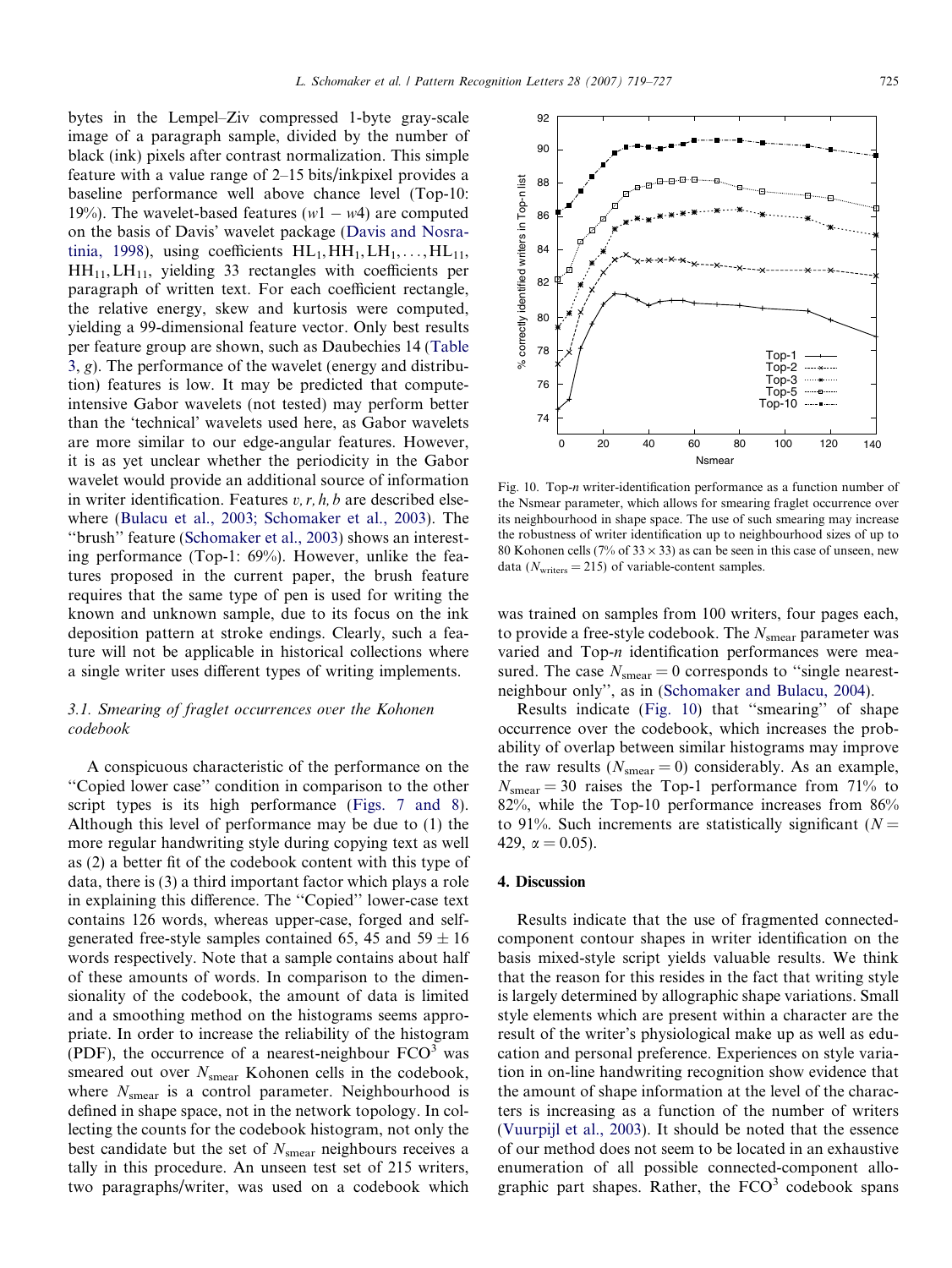<span id="page-7-0"></span>up a shape space by providing a finite set of nearest-neighbor attractors for the set of connected-component contours within a given handwritten sample. This interpretation is supported by the observation that a smearing of fragment occurrences over their neighbourhood in the codebook may actually improve rather than deteriorate identification performance, as one might expect with such a smooth operator. In literature, similar code-book approaches are currently being reported. For example, in (Bensefia et al., 2003), normalized bitmap fragments are used, in conjunction with a clustering method for determining a base set of shapes, in an information retrieval framework. More work is needed to evaluate the differences between this image-based and our contour-based approach. As we have shown here and previously (Schomaker and Bulacu, 2004), the combination of character-shape elements and image properties such as the edge-hinge angular probability distribution function will yield further enhanced classification rates. It is important to note also the recent advances in writer identification ([Srihari et al., 2002; van Erp et al.,](#page-8-0) [2003\)](#page-8-0) that have been made at the detailed allographic level. Such methods, however, require some form of detailed and elaborate user interaction, contrary to the method proposed here.

#### 5. Conclusion

We have presented an overview of recently developed methods which use a connected-component contour codebook for the characterization of a writer of mixed-style Western letters. The use of the fragmented connected-component contour  $(FCO<sup>3</sup>)$  codebook and its histogram of usage has a number of advantages. No detailed manual measuring on text details is necessary, representing an advantage over interactive methods in forensic feature determination. This convenience can be exploited in the case of writer retrieval from historical collections, as well. The contour-based feature is largely size invariant. A codebook has to be computed over a large set of samples from a wide range of writers, but this is an infrequent processing stage. The  $FCO<sup>3</sup>$  approach itself is, in principle, generic and could easily be applied to other, non-Western scripts. Automatic approaches in this application domain will allow for convenient search in large sample databases. By reducing the size of a target set of writers to a manageable dimension, a detailed analysis becomes feasible. Although the approach described in this paper is of a statistical nature, its relation with knowledge-based approaches is twofold. In the first place, the design of the algorithm is inspired by a long tradition of handwriting recognition research, using explicit knowledge-based allographic modeling (Schomaker, 1993; Vuurpijl and Schomaker, 1997). In the second place, the approach easily allows for a partitioned training of codebooks for particular styles, particular historical periods, or particular life stages of an individual author. Future work will be directed at two areas. In the historical archive applications, writer verification may be even more important than identification. In order to achieve this, a detailed analysis on the distributions of distances within and between classes needs to be undertaken. It is not guaranteed a priori that a good feature for identification purposes will produce similar results in verification. However, the proposed feature appears to extract useful style-specific information. A second area of research will be directed at an analysis of the sensitivity of this methods with respect to the amount of text. In the current paper, we propose a smearing method for the codebook usage probability distribution. We will compare this approach to using the Kullback–Leibler distance measure which may compensate for an unbalance in the reliability of the probability estimates (Bensefia et al., 2003). Current research concerns large sets of writers  $(N > 900)$ . Fresh data collection processes with forensic and cultural-heritage institutions are in progress.

#### **References**

- Bensefia, A., Paquet, T., Heutte, L., 2003. Information retrieval-based writer identification. In: 7th Internat. Conf. on Document Analysis and Recognition (ICDAR 2003), 3–6 August 2003, Edinburgh, Scotland, UK. IEEE Computer Society, pp. 946–950.
- Bulacu, M., Schomaker, L., Vuurpijl, L., 2003. Writer identification using edge-based directional features. In: Proc. ICDAR'2003: Internat. Conf. on Document Analysis and Recognition. IEEE Computer Society, pp. 937–941.
- Bulacu, M., Schomaker, L., 2003. Writer style from oriented edge fragments. In: Proc. 10th Internat. Conf. on Computer Analysis of Images and Patterns, pp. 460–469.
- Davis, G., Nosratinia, A., 1998. Wavelet-based image coding: an overview. Applied and Computational Control, Signals, and Circuits 1 (1), 205–269.
- El-Yacoubi, A., Sabourin, R., Suen, C.Y., Gilloux, M., 1999. An hmmbased approach for off-line unconstrained handwritten word modeling and recognition. IEEE Trans. Pattern Anal Machine Intell. 21 (8), 752–760.
- Franke, K., Köppen, M., 2001. A computer-based system to support forensic studies on handwritten documents. Internat. J. Document Anal. Recognition 3 (4), 218–231.
- Franke, K., Zhang, Y.-N., Köppen, M., 2002. Static signature verification employing a Kosko-Neuro-Fuzzy approach. In: Pal, N., Sugeno, M. (Eds.), Advances in Soft Computing—AFSS 2002, LNAI, 2275. Springer-Verlag, pp. 185–190.
- Guyon, I., Schomaker, L., Plamondon, R., Liberman, R., Janet, S., 1994. Unipen project of on-line data exchange and recognizer benchmarks, In: Proc. 12th Internat. Conf. on Pattern Recognition, ICPR'94, IAPR-IEEE, Jerusalem, Israel, pp. 29–33.
- Kohonen, T., 1988. Self-Organization and Associative Memory, second ed. Springer Verlag, Berlin.
- Marti, U.-V., Messerli, R., Bunke, H., 2001. Writer identification using text line based features. In: Proc. 6th Internat. Conf. on Document Analysis and Recognition (ICDAR '01). IEEE Computer Society, pp. 101–105.
- Said, H., Tan, T., Baker, K., 2000. Writer identification based on handwriting. Pattern Recognition 33 (1), 133–148.
- Schomaker, L.R.B., 1993. Using stroke- or character-based self-organizing maps in the recognition of on-line, connected-cursive script. Pattern Recognition 26 (3), 443–450.
- Schomaker, L., 1998. From handwriting analysis to pen-computer applications. IEE Electron. Commun. Eng. J. 10 (3), 93–102.
- Schomaker, L., Bulacu, M., 2004. Automatic writer identification using connected-component contours and edge-based features of upper-case